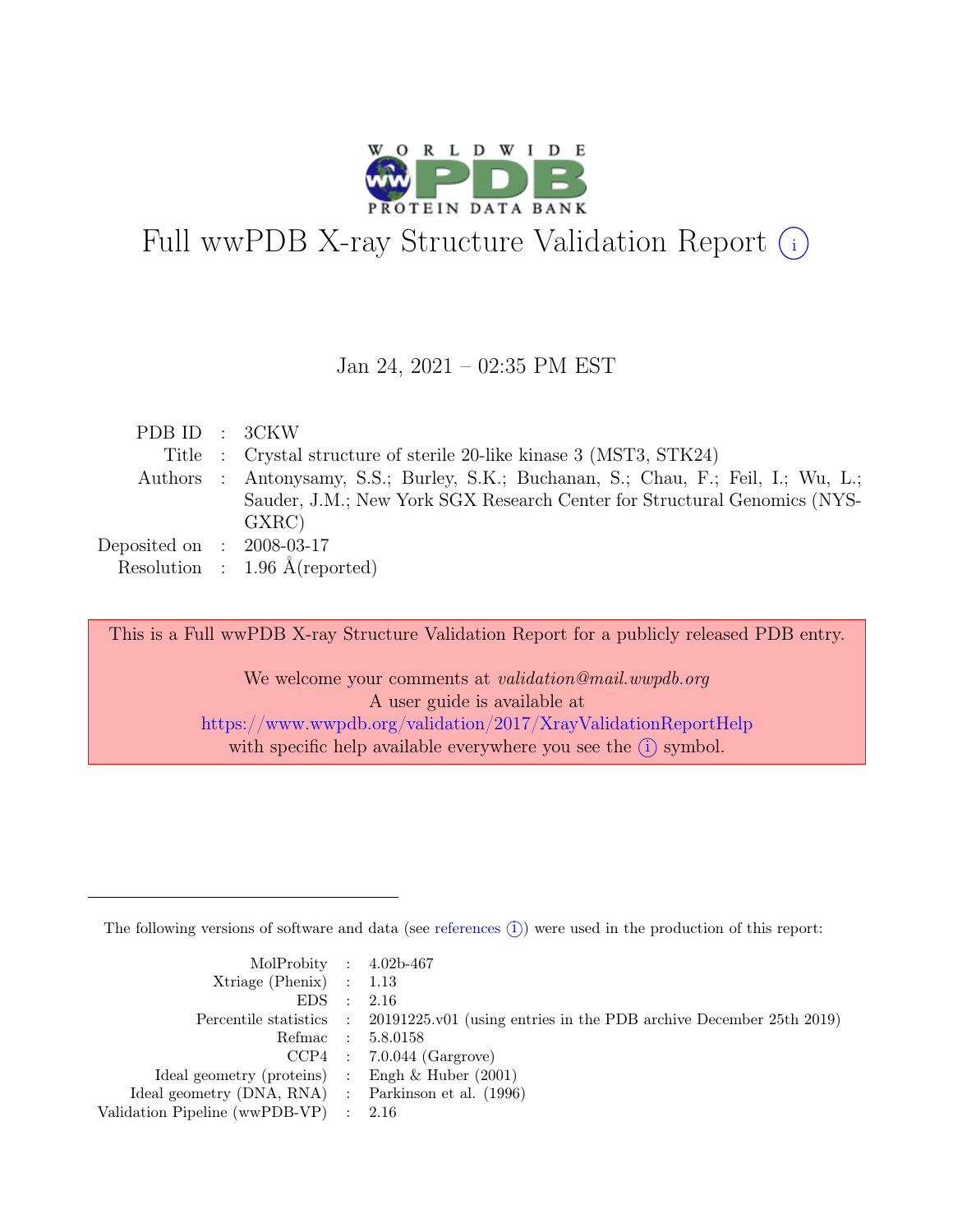# 1 Overall quality at a glance  $(i)$

The following experimental techniques were used to determine the structure: X-RAY DIFFRACTION

The reported resolution of this entry is 1.96 Å.

Percentile scores (ranging between 0-100) for global validation metrics of the entry are shown in the following graphic. The table shows the number of entries on which the scores are based.



| Metric                | Whole archive<br>$(\#Entries)$ | Similar resolution<br>$(\#Entries, resolution range(A))$ |
|-----------------------|--------------------------------|----------------------------------------------------------|
| $R_{free}$            | 130704                         | 2580 (1.96-1.96)                                         |
| Clashscore            | 141614                         | $2705(1.96-1.96)$                                        |
| Ramachandran outliers | 138981                         | $2678(1.96-1.96)$                                        |
| Sidechain outliers    | 138945                         | 2678 (1.96-1.96)                                         |
| RSRZ outliers         | 127900                         | $2539(1.96-1.96)$                                        |

The table below summarises the geometric issues observed across the polymeric chains and their fit to the electron density. The red, orange, yellow and green segments of the lower bar indicate the fraction of residues that contain outliers for  $\geq$ =3, 2, 1 and 0 types of geometric quality criteria respectively. A grey segment represents the fraction of residues that are not modelled. The numeric value for each fraction is indicated below the corresponding segment, with a dot representing fractions <=5% The upper red bar (where present) indicates the fraction of residues that have poor fit to the electron density. The numeric value is given above the bar.

| Mol | hain       | Length | Quality of chain |    |     |
|-----|------------|--------|------------------|----|-----|
|     |            |        | 6%               |    |     |
| ÷   | <b>A A</b> | 304    | 76%              | 7% | 16% |

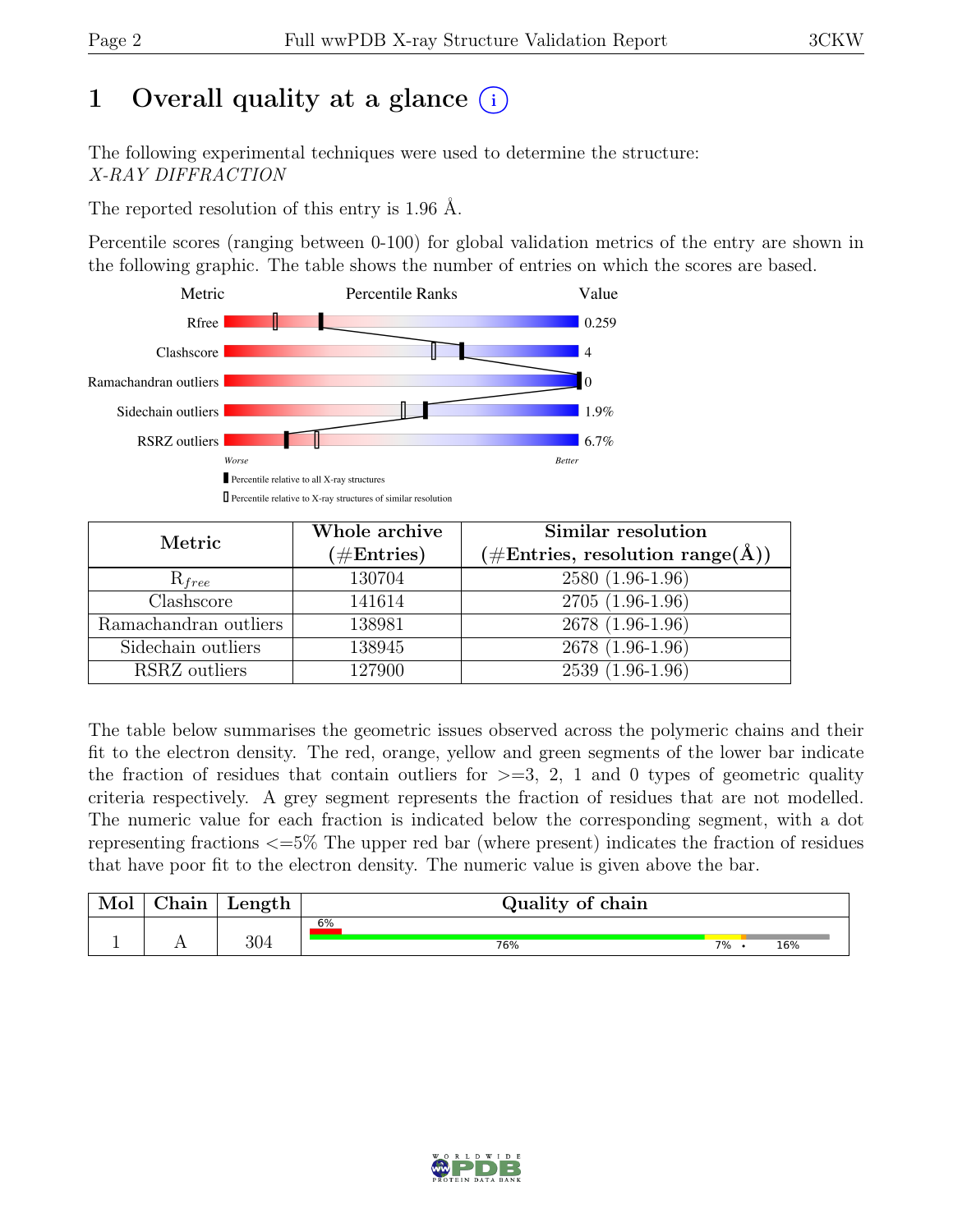# 2 Entry composition  $(i)$

There are 3 unique types of molecules in this entry. The entry contains 2317 atoms, of which 0 are hydrogens and 0 are deuteriums.

In the tables below, the ZeroOcc column contains the number of atoms modelled with zero occupancy, the AltConf column contains the number of residues with at least one atom in alternate conformation and the Trace column contains the number of residues modelled with at most 2 atoms.

• Molecule 1 is a protein called Serine/threonine-protein kinase 24.

| Mol | Chain   Residues | $\rm{Atoms}$  |      |     | $ZeroOcc \mid AltConf \mid Trace$ |  |  |  |
|-----|------------------|---------------|------|-----|-----------------------------------|--|--|--|
|     | 255              | Total<br>2044 | 1325 | 328 | 385                               |  |  |  |

There are 11 discrepancies between the modelled and reference sequences:

| Chain | Residue | Modelled   | Actual | Comment        | Reference  |
|-------|---------|------------|--------|----------------|------------|
| A     |         | MET        |        | expression tag | UNP Q9Y6E0 |
| A     | 2       | <b>SER</b> |        | expression tag | UNP Q9Y6E0 |
| А     | 3       | <b>LEU</b> |        | expression tag | UNP Q9Y6E0 |
| A     | 297     | GLU        |        | expression tag | UNP Q9Y6E0 |
| A     | 298     | <b>GLY</b> |        | expression tag | UNP Q9Y6E0 |
| A     | 299     | <b>HIS</b> |        | expression tag | UNP Q9Y6E0 |
| A     | 300     | <b>HIS</b> |        | expression tag | UNP Q9Y6E0 |
| А     | 301     | <b>HIS</b> |        | expression tag | UNP Q9Y6E0 |
| A     | 302     | <b>HIS</b> |        | expression tag | UNP Q9Y6E0 |
| А     | 303     | <b>HIS</b> |        | expression tag | UNP Q9Y6E0 |
| А     | 304     | HIS        |        | expression tag | UNP Q9Y6E0 |

• Molecule 2 is MERCURY (II) ION (three-letter code: HG) (formula: Hg).

|  | Mol   Chain   Residues | Atoms | $\rm ZeroOcc$   AltConf |
|--|------------------------|-------|-------------------------|
|  |                        | Total |                         |

• Molecule 3 is water.

|  | Mol   Chain   Residues | Atoms        | ZeroOcc   AltConf |  |
|--|------------------------|--------------|-------------------|--|
|  |                        | Total<br>271 |                   |  |

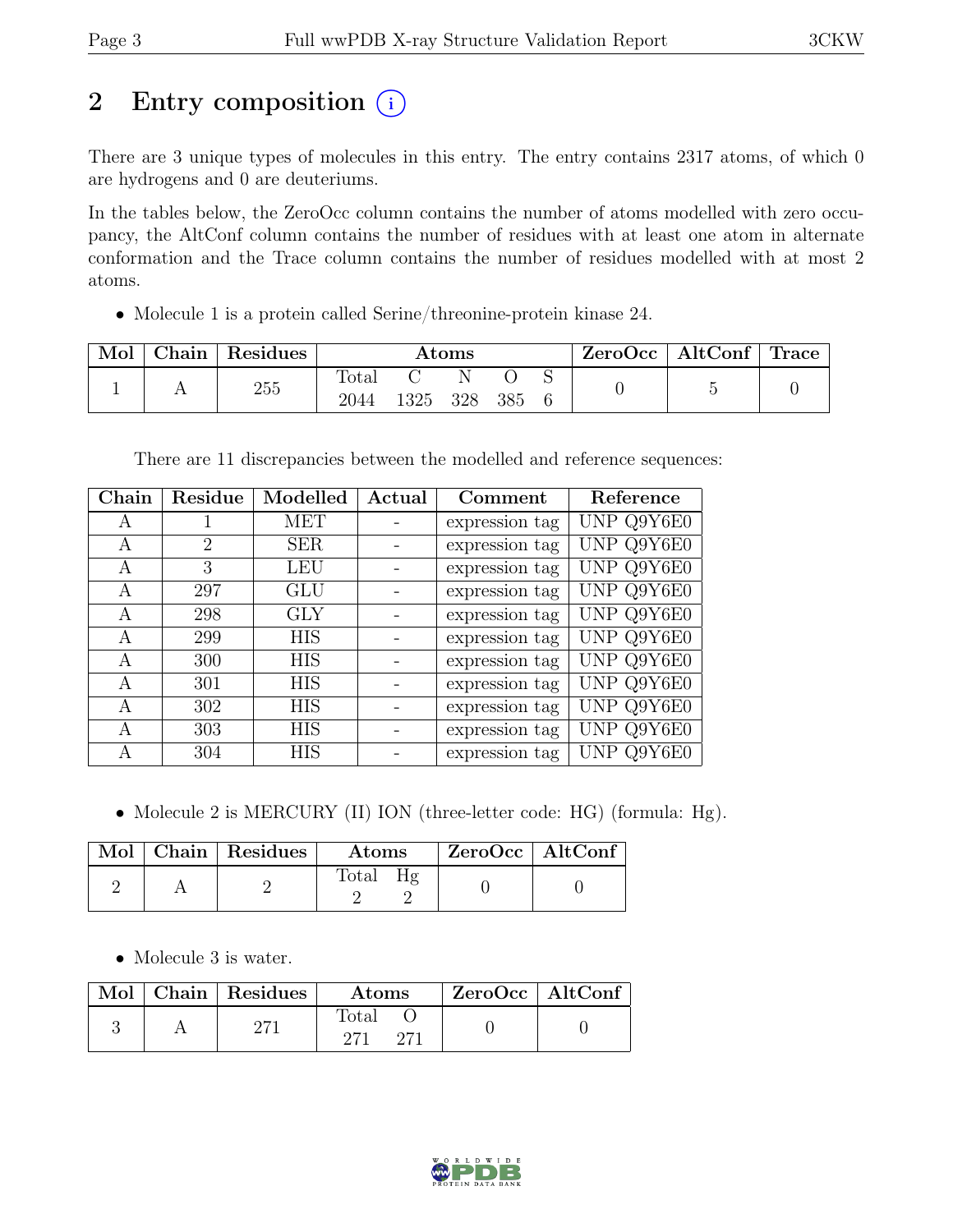# 3 Residue-property plots  $(i)$

These plots are drawn for all protein, RNA, DNA and oligosaccharide chains in the entry. The first graphic for a chain summarises the proportions of the various outlier classes displayed in the second graphic. The second graphic shows the sequence view annotated by issues in geometry and electron density. Residues are color-coded according to the number of geometric quality criteria for which they contain at least one outlier:  $green = 0$ , yellow  $= 1$ , orange  $= 2$  and red  $= 3$  or more. A red dot above a residue indicates a poor fit to the electron density (RSRZ > 2). Stretches of 2 or more consecutive residues without any outlier are shown as a green connector. Residues present in the sample, but not in the model, are shown in grey.

• Molecule 1: Serine/threonine-protein kinase 24



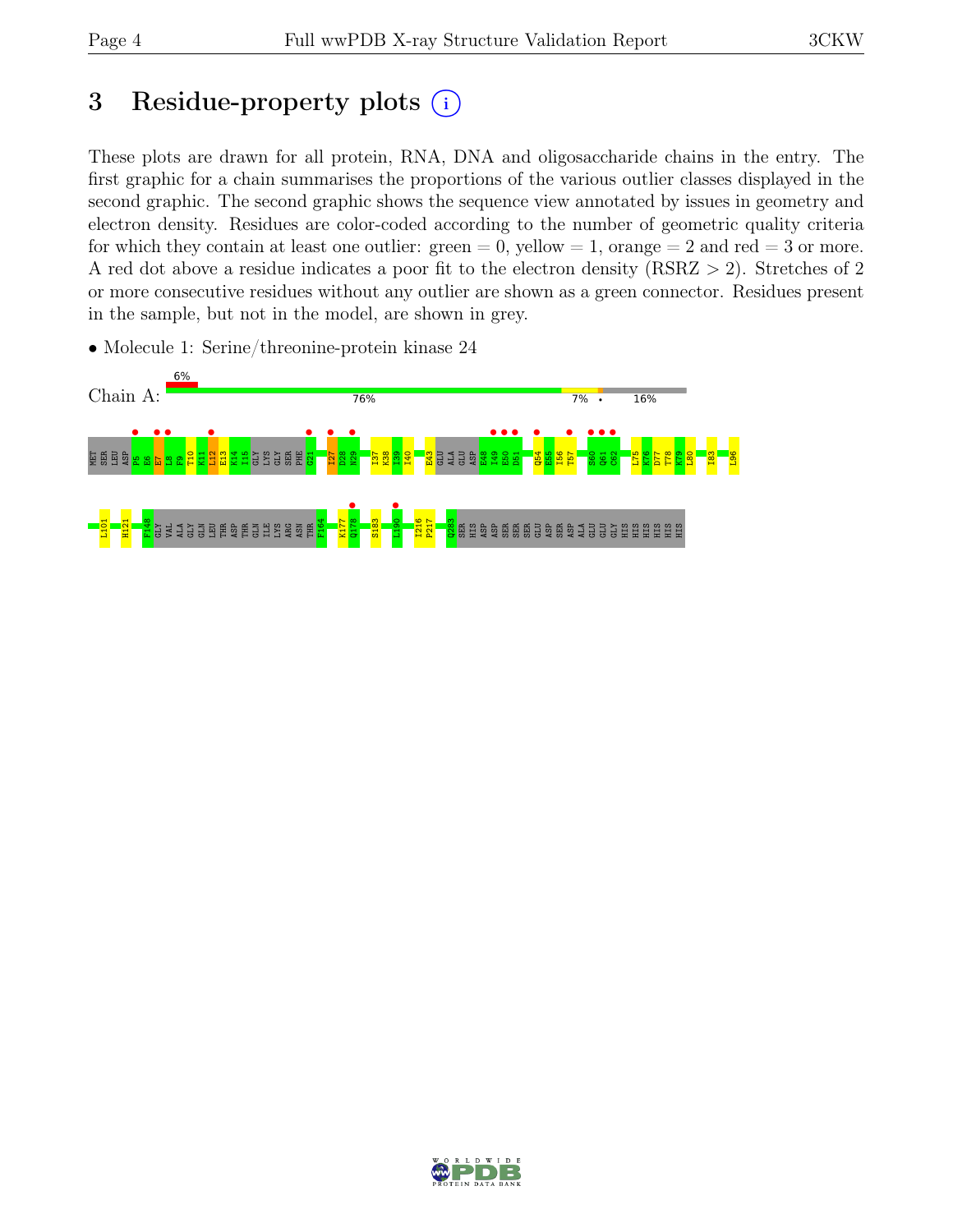# 4 Data and refinement statistics  $(i)$

| Property                                                             | Value                                                    | <b>Source</b> |
|----------------------------------------------------------------------|----------------------------------------------------------|---------------|
| Space group                                                          | P 1 21 1                                                 | Depositor     |
| Cell constants                                                       | $56.37\text{\AA}$<br>47.43Å<br>$61.55\text{\AA}$         |               |
| a, b, c, $\alpha$ , $\beta$ , $\gamma$                               | $112.69^{\circ}$<br>$90.00^\circ$<br>$90.00^\circ$       | Depositor     |
| Resolution $(A)$                                                     | $-1.96$<br>29.58                                         | Depositor     |
|                                                                      | 29.58<br>$-1.96$                                         | <b>EDS</b>    |
| % Data completeness                                                  | (Not available) $(29.58-1.96)$                           | Depositor     |
| (in resolution range)                                                | 99.6 (29.58-1.96)                                        | <b>EDS</b>    |
| $R_{merge}$                                                          | (Not available)                                          | Depositor     |
| $\mathrm{R}_{sym}$                                                   | (Not available)                                          | Depositor     |
| $\langle I/\sigma(I) \rangle$ <sup>1</sup>                           | 1.84 (at $1.96\text{\AA}$ )                              | Xtriage       |
| Refinement program                                                   | <b>REFMAC</b>                                            | Depositor     |
|                                                                      | 0.207,<br>0.265                                          | Depositor     |
| $R, R_{free}$                                                        | 0.202<br>0.259<br>$\overline{\phantom{a}}$               | DCC           |
| $R_{free}$ test set                                                  | 1110 reflections $(5.16\%)$                              | wwPDB-VP      |
| Wilson B-factor $(A^2)$                                              | 32.1                                                     | Xtriage       |
| Anisotropy                                                           | 0.510                                                    | Xtriage       |
| Bulk solvent $k_{sol}(e/\mathring{A}^3)$ , $B_{sol}(\mathring{A}^2)$ | 0.33, 53.0                                               | <b>EDS</b>    |
| L-test for twinning <sup>2</sup>                                     | $\langle  L  \rangle = 0.49, \langle L^2 \rangle = 0.33$ | Xtriage       |
| Estimated twinning fraction                                          | $\overline{0.027}$ for h,-k,-h-l                         | Xtriage       |
| $F_o, F_c$ correlation                                               | 0.95                                                     | <b>EDS</b>    |
| Total number of atoms                                                | 2317                                                     | wwPDB-VP      |
| Average B, all atoms $(A^2)$                                         | 36.0                                                     | wwPDB-VP      |

Xtriage's analysis on translational NCS is as follows: The largest off-origin peak in the Patterson function is 8.10% of the height of the origin peak. No significant pseudotranslation is detected.

<sup>&</sup>lt;sup>2</sup>Theoretical values of  $\langle |L| \rangle$ ,  $\langle L^2 \rangle$  for acentric reflections are 0.5, 0.333 respectively for untwinned datasets, and 0.375, 0.2 for perfectly twinned datasets.



<span id="page-4-1"></span><span id="page-4-0"></span><sup>1</sup> Intensities estimated from amplitudes.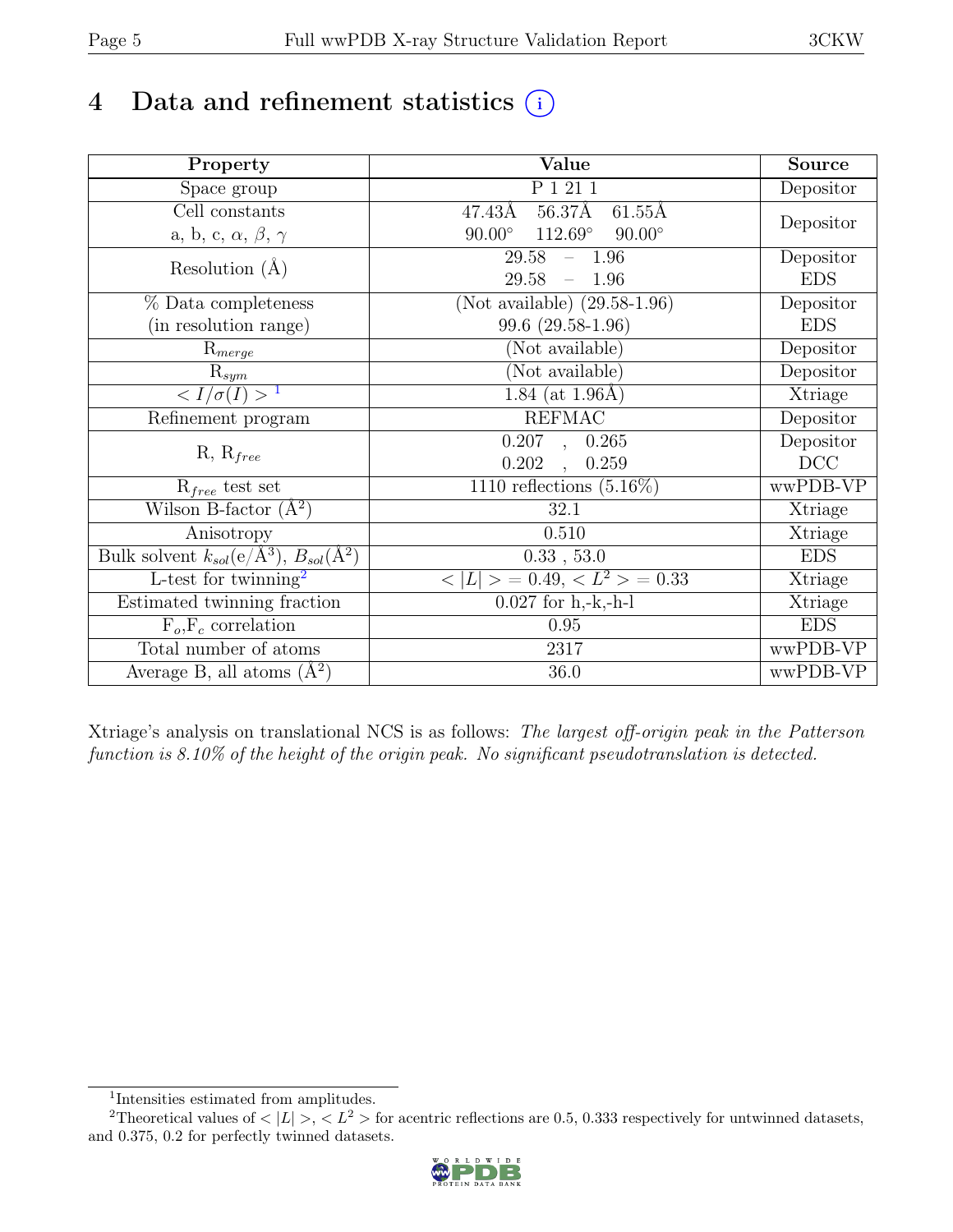# 5 Model quality  $(i)$

## 5.1 Standard geometry  $(i)$

Bond lengths and bond angles in the following residue types are not validated in this section: HG

The Z score for a bond length (or angle) is the number of standard deviations the observed value is removed from the expected value. A bond length (or angle) with  $|Z| > 5$  is considered an outlier worth inspection. RMSZ is the root-mean-square of all Z scores of the bond lengths (or angles).

|  | Mol Chain |      | Bond lengths                    | Bond angles |        |  |
|--|-----------|------|---------------------------------|-------------|--------|--|
|  |           |      | RMSZ $ #Z  > 5$ RMSZ $ #Z  > 5$ |             |        |  |
|  |           | 0.56 | 0/2087                          | 0.62        | 0/2828 |  |

There are no bond length outliers.

There are no bond angle outliers.

There are no chirality outliers.

There are no planarity outliers.

### 5.2 Too-close contacts  $(i)$

In the following table, the Non-H and H(model) columns list the number of non-hydrogen atoms and hydrogen atoms in the chain respectively. The H(added) column lists the number of hydrogen atoms added and optimized by MolProbity. The Clashes column lists the number of clashes within the asymmetric unit, whereas Symm-Clashes lists symmetry-related clashes.

| Mol |      |      | Chain   Non-H   H(model)   H(added)   Clashes   Symm-Clashes |
|-----|------|------|--------------------------------------------------------------|
|     | 2044 | າ∩າາ |                                                              |
|     |      |      |                                                              |
|     |      |      |                                                              |
|     | 9217 |      |                                                              |

The all-atom clashscore is defined as the number of clashes found per 1000 atoms (including hydrogen atoms). The all-atom clashscore for this structure is 4.

All (14) close contacts within the same asymmetric unit are listed below, sorted by their clash magnitude.

| Atom-1             |                 | Interatomic    | `lash       |
|--------------------|-----------------|----------------|-------------|
| Atom-2             |                 | distance $(A)$ | overlap (A) |
| $1:$ A:177:LYS·HE2 | 1:A:217:PRO:HB3 |                | .63         |

Continued on next page...

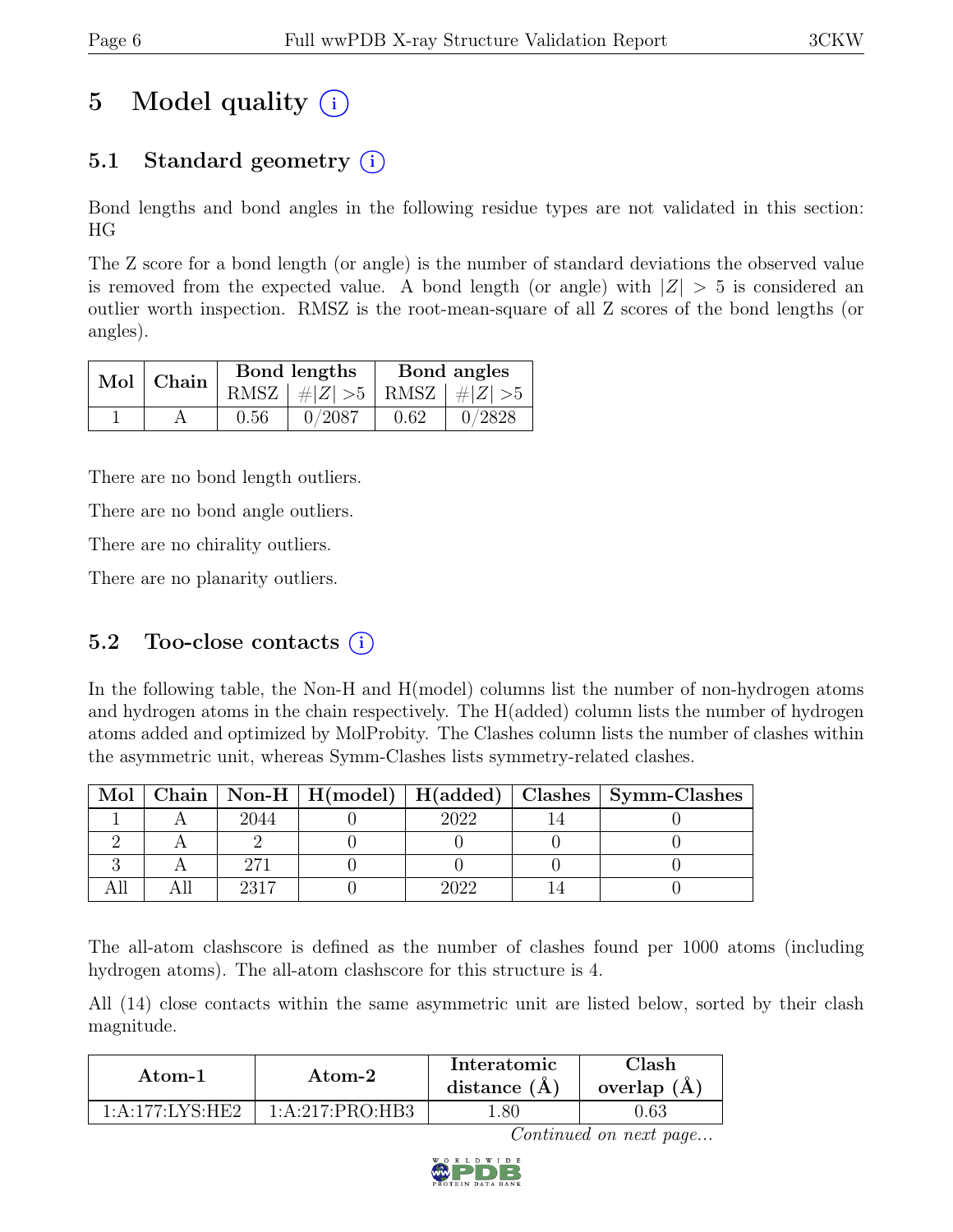| Atom-1             | Atom-2               | Interatomic      | Clash         |
|--------------------|----------------------|------------------|---------------|
|                    |                      | distance $(\AA)$ | overlap $(A)$ |
| 1: A:54: GLN:O     | 1: A:57:THR:HG22     | 2.06             | 0.56          |
| 1:A:7:GLU:HG2      | 1:A:7:GLU:O          | 2.10             | 0.51          |
| 1: A:38: LYS: HD3  | 1:A:40:ILE:HD11      | 1.94             | 0.48          |
| 1: A:216: ILE: HB  | 1:A:217:PRO:HD3      | 1.96             | 0.47          |
| 1:A:121:HIS:CD2    | 1: A: 183: SER: HB2  | 2.50             | 0.47          |
| 1:A:37:ILE:HD12    | 1:A:83:ILE:HD12      | 1.97             | 0.46          |
| 1:A:96:LEU:HD23    | 1: A: 101: LEU: HD13 | 1.99             | 0.45          |
| 1:A:78:THR:HG22    | 1: A:78:THR:O        | 2.17             | 0.44          |
| 1: A:56: ILE: HD11 | 1: A:80: LEU:HD21    | 1.99             | 0.44          |
| 1:A:43:GLU:HB2     | 1: A:78:THR:HG21     | 2.00             | 0.43          |
| 1:A:12:LEU:HB3     | 1: A: 13: GLU: H     | 1.77             | 0.42          |
| 1:A:77:ASP:CG      | 1: A:78:THR:H        | 2.23             | 0.42          |
| 1: A:10:THR:HB     | 1:A:27:ILE:HG23      | 2.03             | 0.40          |

Continued from previous page...

There are no symmetry-related clashes.

### 5.3 Torsion angles  $(i)$

#### 5.3.1 Protein backbone (i)

In the following table, the Percentiles column shows the percent Ramachandran outliers of the chain as a percentile score with respect to all X-ray entries followed by that with respect to entries of similar resolution.

The Analysed column shows the number of residues for which the backbone conformation was analysed, and the total number of residues.

| $\mid$ Mol $\mid$ Chain $\mid$ | Analysed                                | Favoured   Allowed   Outliers   Percentiles |  |                                                              |  |
|--------------------------------|-----------------------------------------|---------------------------------------------|--|--------------------------------------------------------------|--|
|                                | $252/304$ (83\%)   247 (98\%)   5 (2\%) |                                             |  | $\begin{array}{ c c c c c }\n\hline\n100 & 100\n\end{array}$ |  |

There are no Ramachandran outliers to report.

#### 5.3.2 Protein sidechains  $(i)$

In the following table, the Percentiles column shows the percent sidechain outliers of the chain as a percentile score with respect to all X-ray entries followed by that with respect to entries of similar resolution.

The Analysed column shows the number of residues for which the sidechain conformation was analysed, and the total number of residues.

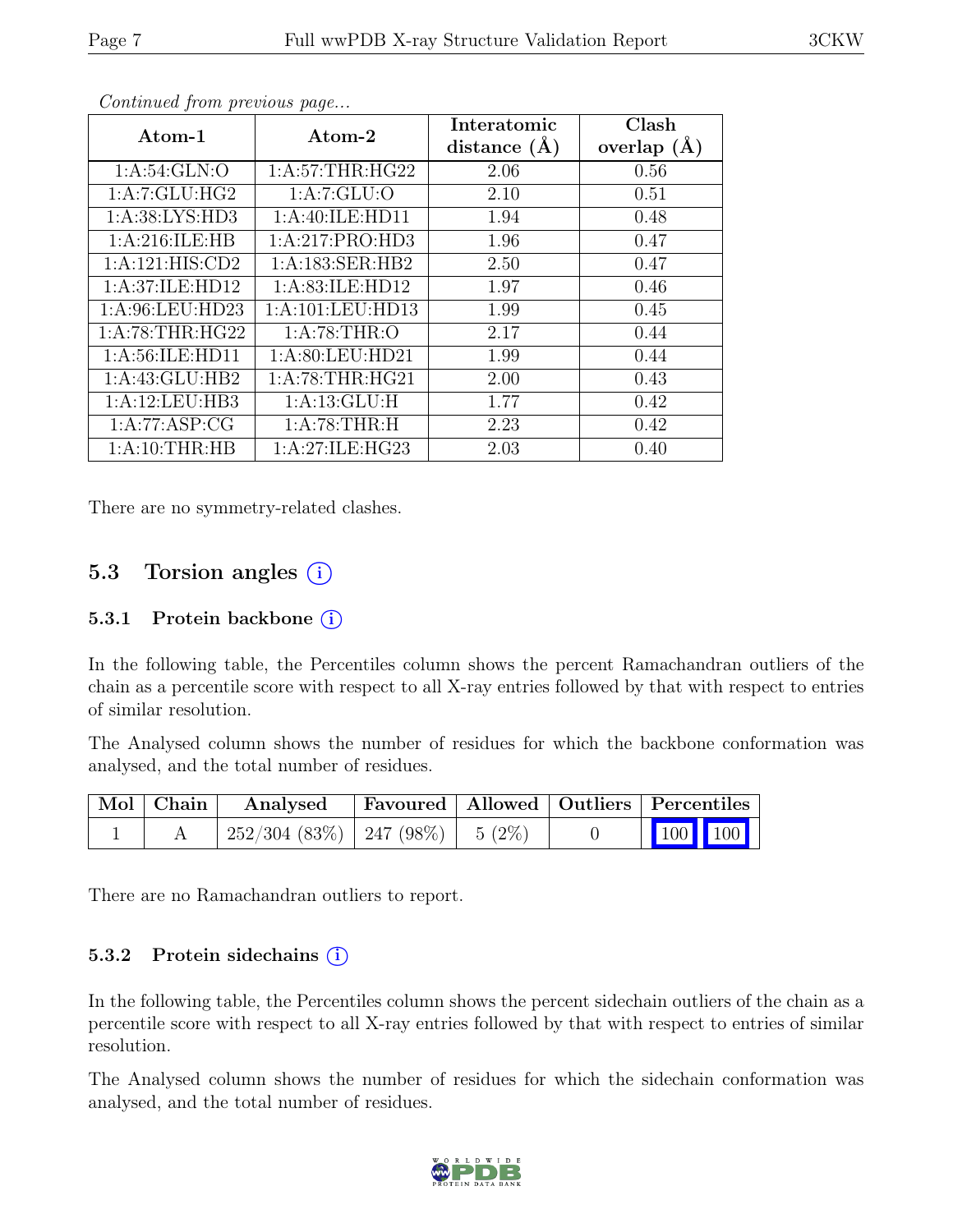| $\mid$ Mol $\mid$ Chain $\mid$ | Analysed Rotameric   Outliers   Percentiles                      |  |  |  |
|--------------------------------|------------------------------------------------------------------|--|--|--|
|                                | $\mid$ 216/268 (81%) $\mid$ 212 (98%) $\mid$ 4 (2%) $\mid$ 57 50 |  |  |  |

All (4) residues with a non-rotameric sidechain are listed below:

| Mol | Chain | Res | <b>Type</b> |
|-----|-------|-----|-------------|
|     |       |     | GLU         |
|     |       | 12  | LEU         |
|     |       | 27  | ILE         |
|     |       | 'n  | L FI 1      |

Sometimes sidechains can be flipped to improve hydrogen bonding and reduce clashes. All (1) such sidechains are listed below:

| Mol | Chain   Res | Type |
|-----|-------------|------|
|     |             |      |

#### 5.3.3 RNA  $(i)$

There are no RNA molecules in this entry.

#### 5.4 Non-standard residues in protein, DNA, RNA chains (i)

There are no non-standard protein/DNA/RNA residues in this entry.

#### 5.5 Carbohydrates  $(i)$

There are no monosaccharides in this entry.

#### 5.6 Ligand geometry  $(i)$

Of 2 ligands modelled in this entry, 2 are monoatomic - leaving 0 for Mogul analysis.

There are no bond length outliers.

There are no bond angle outliers.

There are no chirality outliers.

There are no torsion outliers.

There are no ring outliers.

No monomer is involved in short contacts.

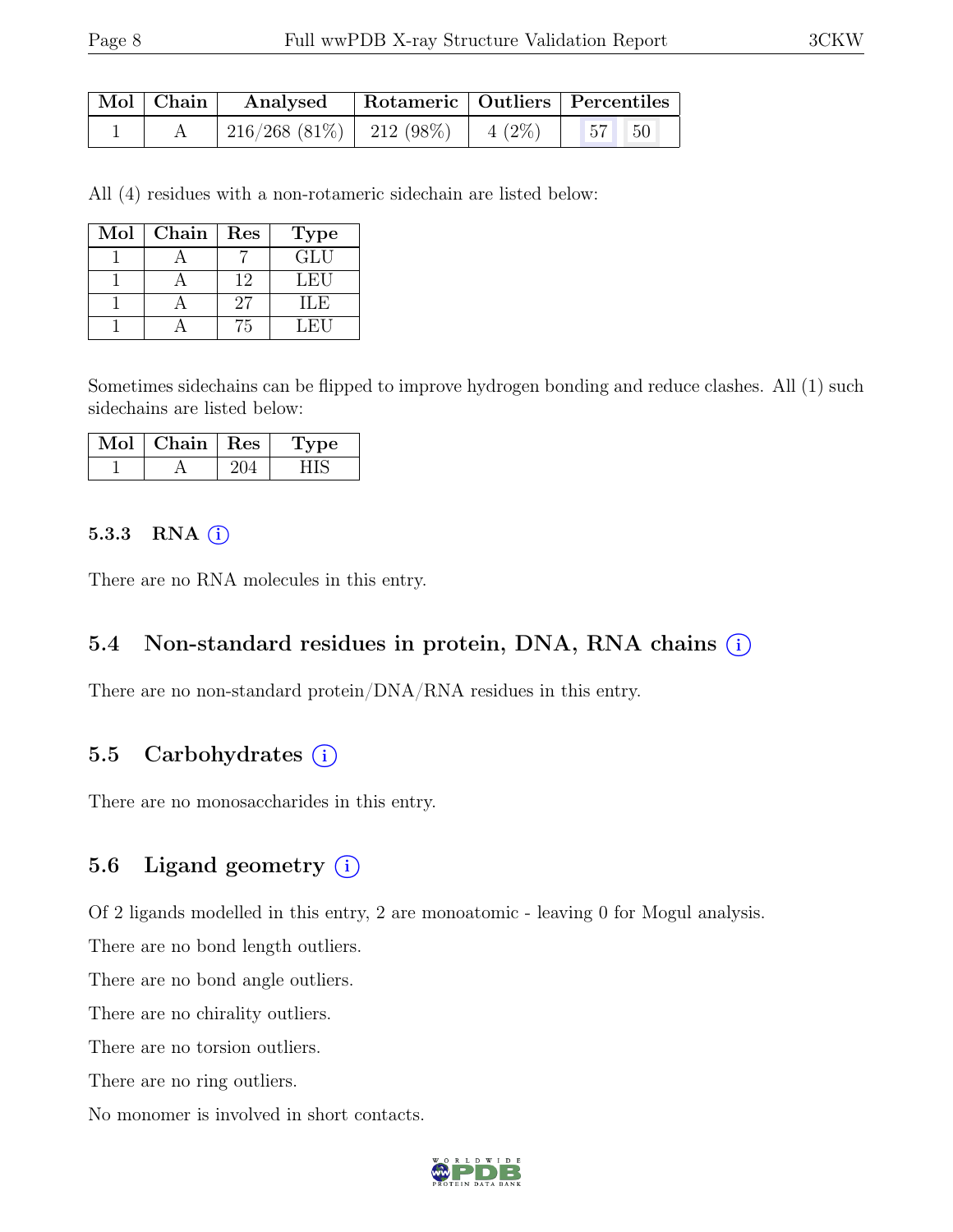## 5.7 Other polymers (i)

There are no such residues in this entry.

## 5.8 Polymer linkage issues  $(i)$

There are no chain breaks in this entry.

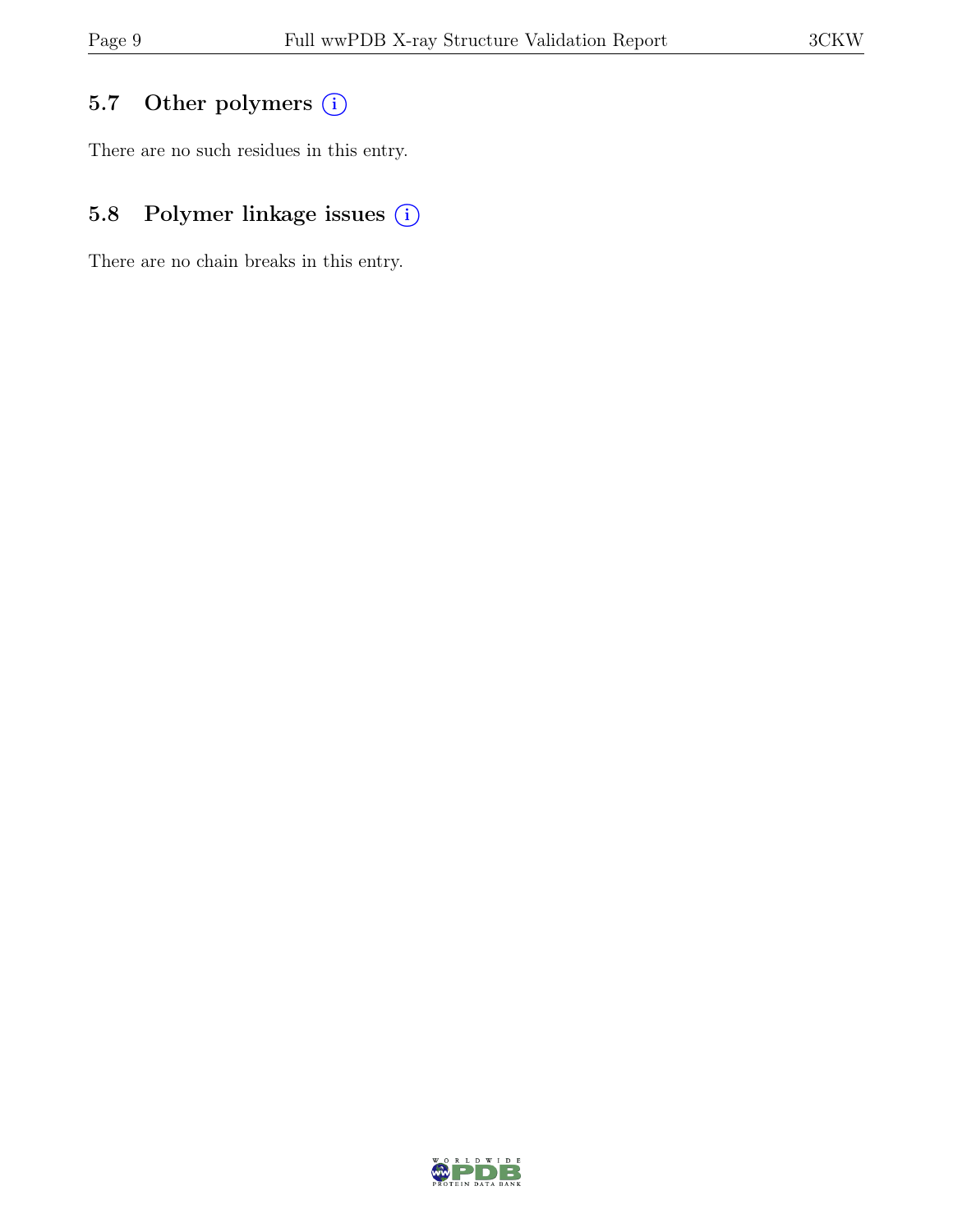# 6 Fit of model and data  $(i)$

### 6.1 Protein, DNA and RNA chains  $(i)$

In the following table, the column labelled ' $\#\text{RSRZ}>2$ ' contains the number (and percentage) of RSRZ outliers, followed by percent RSRZ outliers for the chain as percentile scores relative to all X-ray entries and entries of similar resolution. The OWAB column contains the minimum, median,  $95<sup>th</sup>$  percentile and maximum values of the occupancy-weighted average B-factor per residue. The column labelled 'Q< 0.9' lists the number of (and percentage) of residues with an average occupancy less than 0.9.

| Mol Chain | Analysed      | ${ <\hspace{-1.5pt} {\rm RSRZ}\hspace{-1.5pt}>}$ | $\rm \#RSRZ{>}2$                   | $\vert$ OWAB( $\rm \AA^2) \vert$ Q<0.9 |  |
|-----------|---------------|--------------------------------------------------|------------------------------------|----------------------------------------|--|
|           | 1255/304(83%) | 0.35                                             | 17 (6%)   17   26   15, 32, 58, 87 |                                        |  |

All (17) RSRZ outliers are listed below:

| Mol            | Chain            | Res            | <b>Type</b> | $_{\rm RSRZ}$    |
|----------------|------------------|----------------|-------------|------------------|
| 1              | А                | 12             | LEU         | 5.7              |
| $\mathbf 1$    | $\mathbf{A}$     | 54             | GLN         | 4.6              |
| $\mathbf 1$    | $\boldsymbol{A}$ | 57             | <b>THR</b>  | 4.2              |
| $\mathbf{1}$   | $\mathbf{A}$     | 50             | GLU         | 3.1              |
| $\mathbf{1}$   | $\overline{A}$   | 51             | ASP         | 3.0              |
| $\mathbf 1$    | $\mathbf{A}$     | 61[A]          | GLN         | 3.0              |
| $\mathbf{1}$   | $\overline{A}$   | 8              | LEU         | 2.8              |
| $\mathbf{1}$   | $\overline{A}$   | 190            | LEU         | 2.5              |
| $\mathbf{1}$   | $\overline{A}$   | 60[A]          | SER         | 2.5              |
| $\mathbf{1}$   | $\overline{A}$   | 27             | ILE         | 2.4              |
| $\mathbf{1}$   | $\overline{A}$   | 29             | <b>ASN</b>  | 2.4              |
| $\mathbf{1}$   | $\overline{A}$   | $\overline{7}$ | GLU         | 2.4              |
| $\overline{1}$ | $\overline{A}$   | 21             | $\rm GLY$   | 2.3              |
| $\mathbf{1}$   | $\overline{A}$   | 62[A]          | <b>CYS</b>  | 2.2              |
| $\mathbf{1}$   | $\mathbf{A}$     | 5              | PRO         | $\overline{2.2}$ |
| $\overline{1}$ | $\mathbf{A}$     | 49             | ILE         | 2.1              |
| $\mathbf{1}$   | A                | 178            | GLN         | 2.1              |

### 6.2 Non-standard residues in protein, DNA, RNA chains  $(i)$

There are no non-standard protein/DNA/RNA residues in this entry.

### 6.3 Carbohydrates  $(i)$

There are no monosaccharides in this entry.